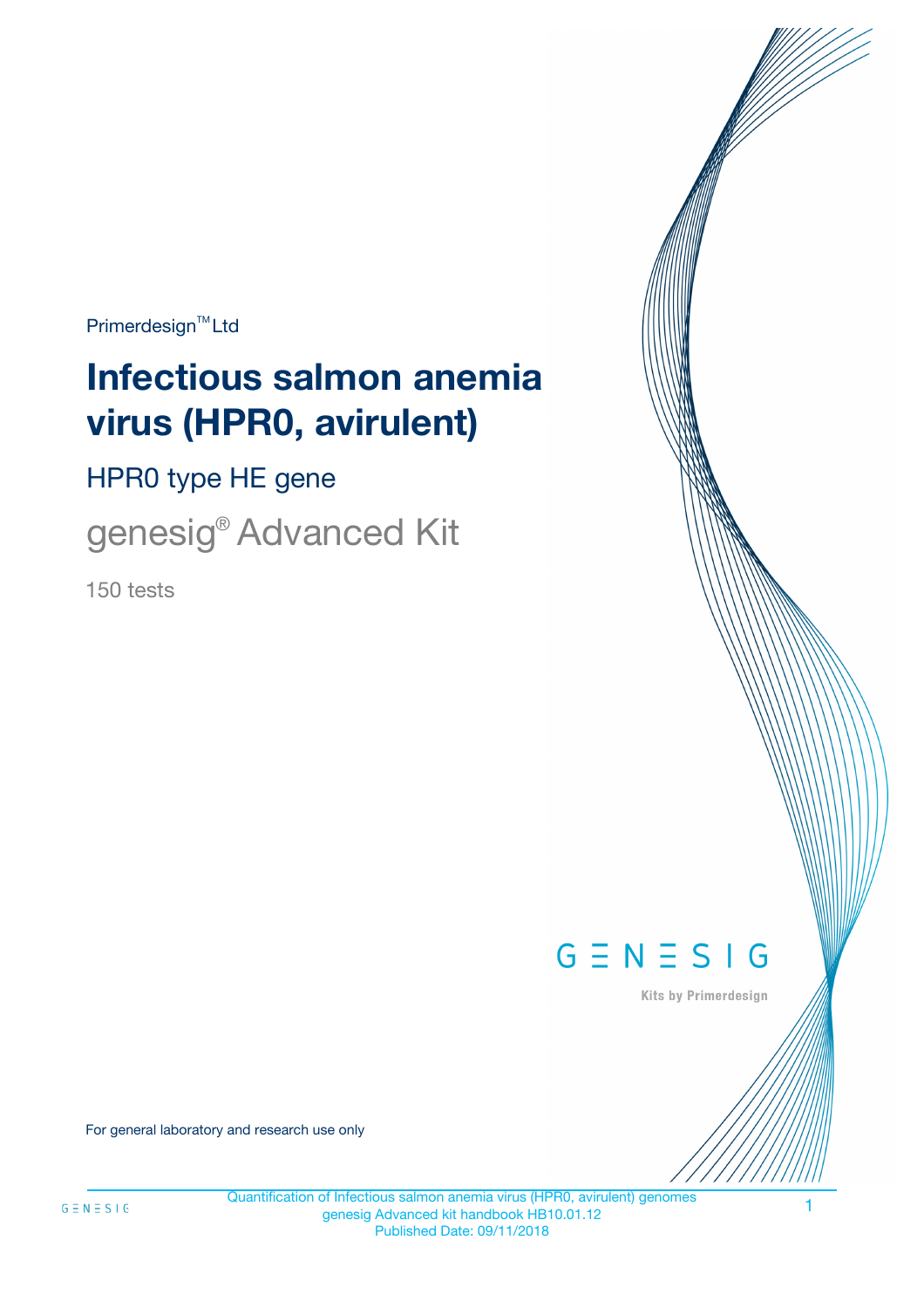# Introduction to Infectious salmon anemia virus (HPR0, avirulent)

Infectious salmon anemia virus (HPR0) causes severe anemia of infected fish.

Unlike mammals, the red blood cells of fish have DNA, and so can become infected with viruses. Infected fish develop pale gills, and may swim close to the water surface attempting to gulp for air. However, the disease can develop without the fish showing any external signs of illness - the fish maintain a normal appetite and behaviours but then they suddenly die. The disease can progress slowly throughout an infected farm and in the most extreme scenarios death rates may approach 100%.

Consequently this virus and its detection is of particular interest to anyone in aquaculture of fish.

Cause of death varies although usually involves circulatory system problems and haemolysis, as well as congested and later damaged organs such as the spleen and liver.

The spread of ISAV is not fully understood. Aside from Atlantic salmon, other fish (eg Brown trout and Rainbow trout) can become infected/carry the virus but do not become ill. Interesting while Pacific salmon can carry the virus they appear to be highly resistant and do not display symptoms. Additionally, while several species of Pacific salmon can be carriers of the virus, Pacific salmon currently show high relative resistance and no ISAV-related symptoms. However, Kibenage et al (2006) maintain that the potential for ISAV adaptation to Pacific salmon exists.

Transmission of the virus has been demonstrated to occur by contact with infected fish or their secretions. Contact with equipment or people who have handled infected fish also transmits the virus. The virus can survive in seawater and a major risk factor for any uninfected farm is its proximity to an already infected farm.

Finally, the Lepeophtheirus salmonis sea louse, a parasite that attacks the protective mucus, scales and skin of the salmon has been shown to carry the virus passively on its surface and in its digestive tract. It is unknown whether ISAV can reproduce in the sealouse although there is potential that it can passively transfer ISAV to it's host.

ISAV can destroy salmon aquaculture and so early detection is vital. This genesig® kit specifically targets the HPR0 type HE gene which differentiates it from other, similar viruses as well as other strains of ISAV.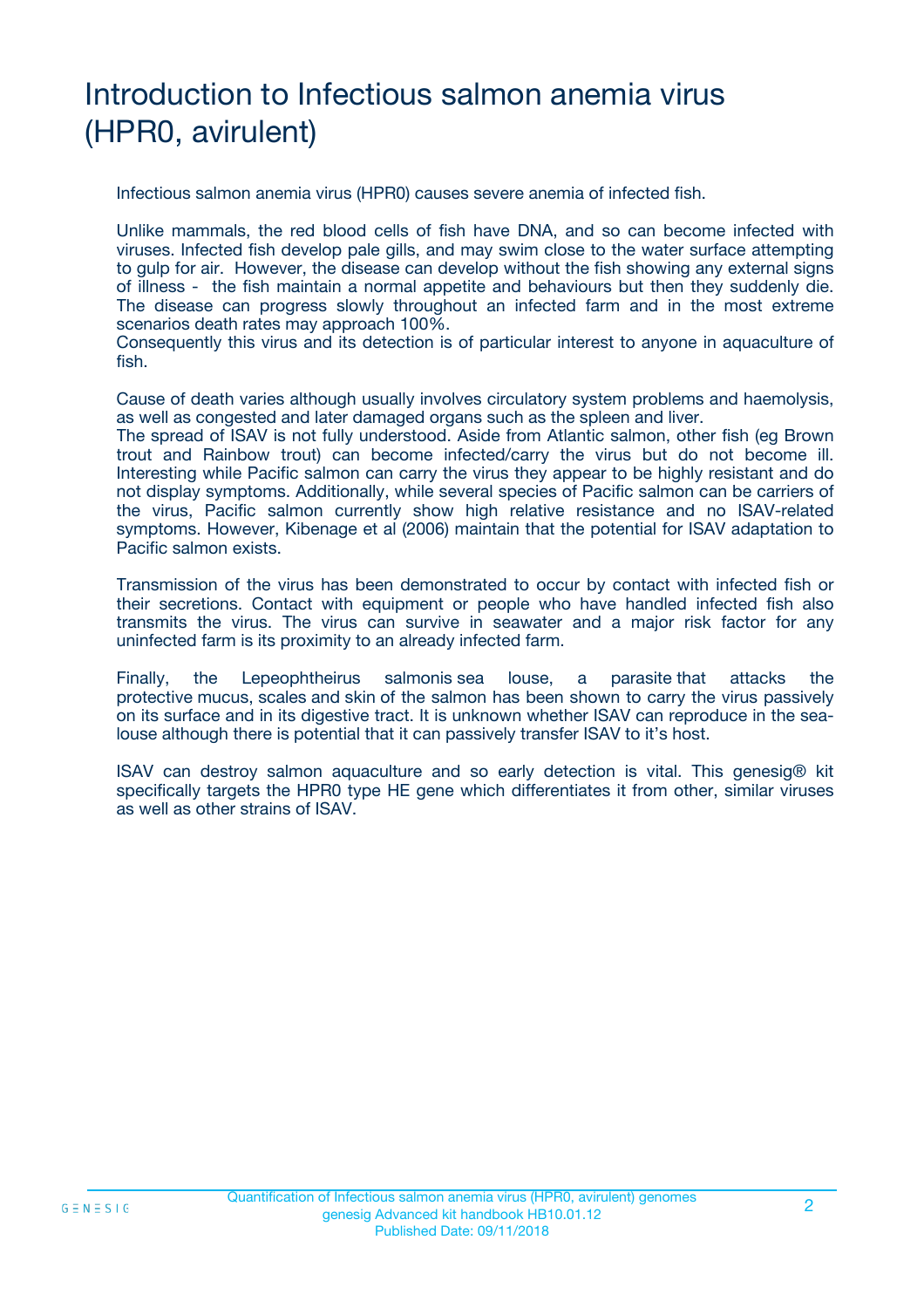# **Specificity**

The Primerdesign genesig Kit for Infectious salmon anemia virus (HPR0, avirulent) (ISAV-HPR0) genomes is designed for the in vitro quantification of ISAV-HPR0 genomes. The kit is designed to have a broad detection profile. Specifically, the primers represent 100% homology with over 95% of the NCBI database reference sequences available at the time of design.

The dynamics of genetic variation means that new sequence information may become available after the initial design. Primerdesign periodically reviews the detection profiles of our kits and when required releases new versions.

If you require further information, or have a specific question about the detection profile of this kit then please send an e.mail to enquiry@primerdesign.co.uk and our bioinformatics team will answer your question.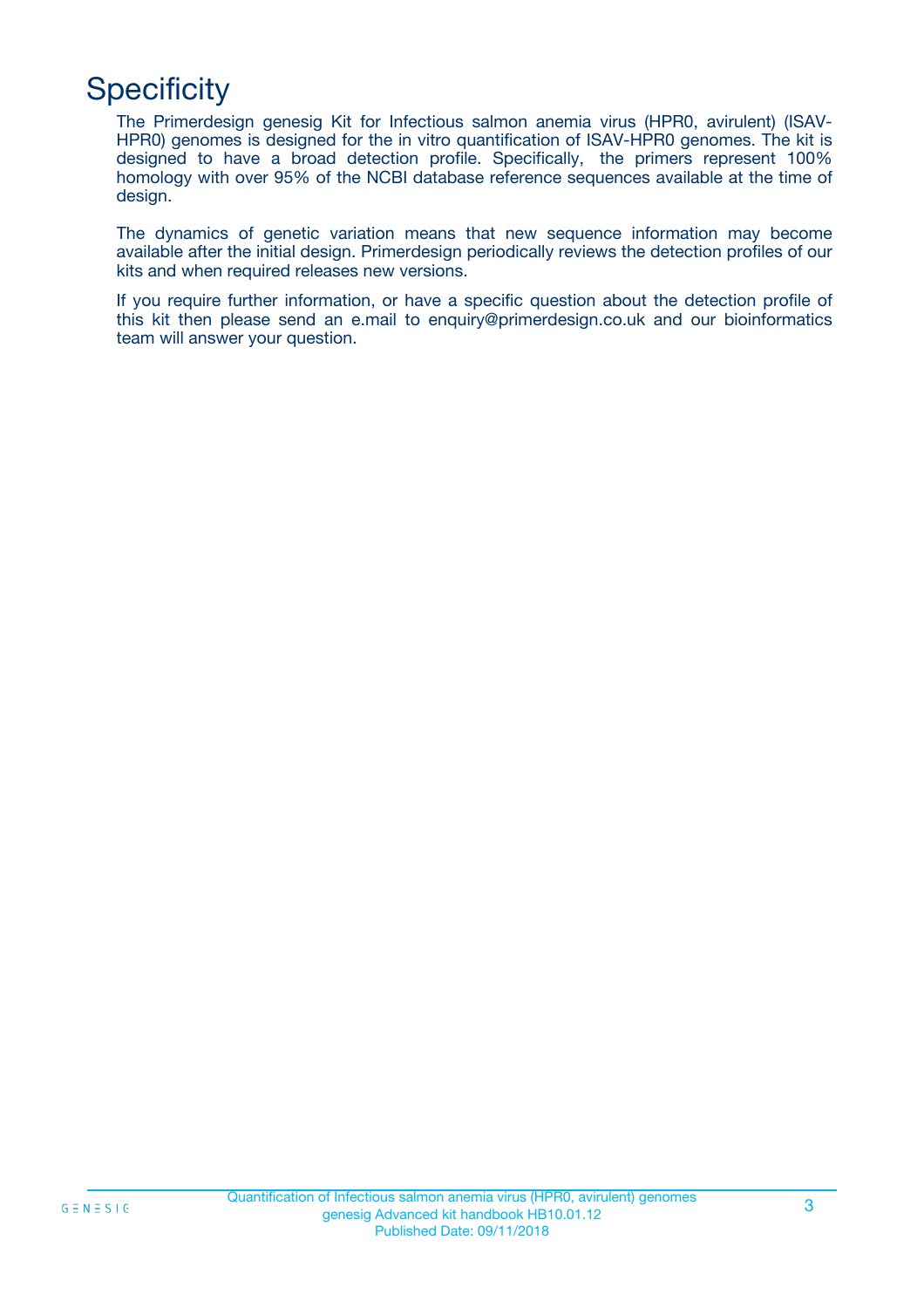### **Kit contents**

- **ISAV-HPR0 specific primer/probe mix (150 reactions BROWN) FAM labelled**
- **ISAV-HPR0 positive control template (for Standard curve RED)**
- **Internal extraction control primer/probe mix (150 reactions BROWN) VIC labelled as standard**
- **Internal extraction control RNA (150 reactions BLUE)**
- **Endogenous control primer/probe mix (150 reactions BROWN) FAM labelled**
- **RNase/DNase free water (WHITE) for resuspension of primer/probe mixes**
- **Template preparation buffer (YELLOW) for resuspension of internal control template, positive control template and standard curve preparation**

### **Reagents and equipment to be supplied by the user**

#### **Real-time PCR Instrument**

#### **Extraction kit**

This kit is recommended for use with genesig Easy DNA/RNA Extraction kit. However, it is designed to work well with all processes that yield high quality RNA and DNA with minimal PCR inhibitors.

#### **oasigTM lyophilised OneStep or Precision**®**PLUS OneStep 2X RT-qPCR Master Mix** Contains complete OneStep RT-qPCR master mix

**Pipettors and Tips**

**Vortex and centrifuge**

**Thin walled 1.5 ml PCR reaction tubes**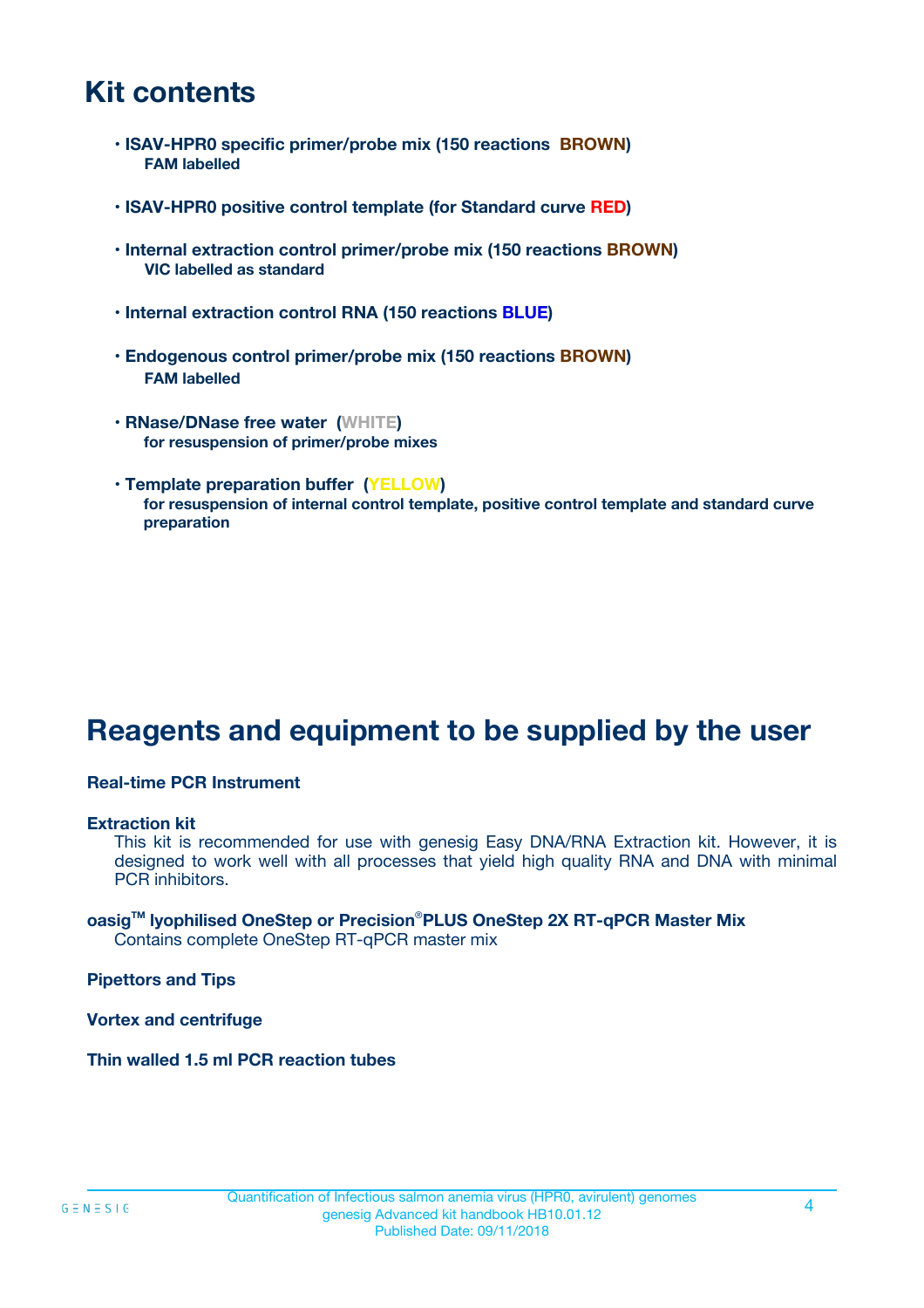### Kit storage and stability

This kit is stable at room temperature but should be stored at -20ºC on arrival. Once the lyophilised components have been resuspended they should not be exposed to temperatures above -20°C for longer than 30 minutes at a time and unnecessary repeated freeze/thawing should be avoided. The kit is stable for six months from the date of resuspension under these circumstances.

If a standard curve dilution series is prepared this can be stored frozen for an extended period. If you see any degradation in this serial dilution a fresh standard curve can be prepared from the positive control.

Primerdesign does not recommend using the kit after the expiry date stated on the pack.

### Suitable sample material

All kinds of sample material suited for PCR amplification can be used. Please ensure the samples are suitable in terms of purity, concentration, and RNA/DNA integrity (An internal PCR control is supplied to test for non specific PCR inhibitors). Always run at least one negative control with the samples. To prepare a negative-control, replace the template RNA sample with RNase/DNase free water.

### Dynamic range of test

Under optimal PCR conditions genesig ISAV-HPR0 detection kits have very high priming efficiencies of >95% and can detect less than 100 copies of target template.

### Notices and disclaimers

This product is developed, designed and sold for research purposes only. It is not intended for human diagnostic or drug purposes or to be administered to humans unless clearly expressed for that purpose by the Food and Drug Administration in the USA or the appropriate regulatory authorities in the country of use. During the warranty period Primerdesign genesig detection kits allow precise and reproducible data recovery combined with excellent sensitivity. For data obtained by violation to the general GLP guidelines and the manufacturer's recommendations the right to claim under guarantee is expired. PCR is a proprietary technology covered by several US and foreign patents. These patents are owned by Roche Molecular Systems Inc. and have been sub-licensed by PE Corporation in certain fields. Depending on your specific application you may need a license from Roche or PE to practice PCR. Additional information on purchasing licenses to practice the PCR process may be obtained by contacting the Director of Licensing at Roche Molecular Systems, 1145 Atlantic Avenue, Alameda, CA 94501 or Applied Biosystems business group of the Applera Corporation, 850 Lincoln Centre Drive, Foster City, CA 94404. In addition, the 5' nuclease assay and other homogeneous amplification methods used in connection with the PCR process may be covered by U.S. Patents 5,210,015 and 5,487,972, owned by Roche Molecular Systems, Inc, and by U.S. Patent 5,538,848, owned by The Perkin-Elmer Corporation.

### Trademarks

Primerdesign™ is a trademark of Primerdesign Ltd.

genesig® is a registered trademark of Primerdesign Ltd.

The PCR process is covered by US Patents 4,683,195, and 4,683,202 and foreign equivalents owned by Hoffmann-La Roche AG. BI, ABI PRISM® GeneAmp® and MicroAmp® are registered trademarks of the Applera Genomics (Applied Biosystems Corporation). BIOMEK® is a registered trademark of Beckman Instruments, Inc.; iCycler™ is a registered trademark of Bio-Rad Laboratories, Rotor-Gene is a trademark of Corbett Research. LightCycler™ is a registered trademark of the Idaho Technology Inc. GeneAmp®, TaqMan® and AmpliTaqGold® are registered trademarks of Roche Molecular Systems, Inc., The purchase of the Primerdesign ™ reagents cannot be construed as an authorization or implicit license to practice PCR under any patents held by Hoffmann-LaRoche Inc.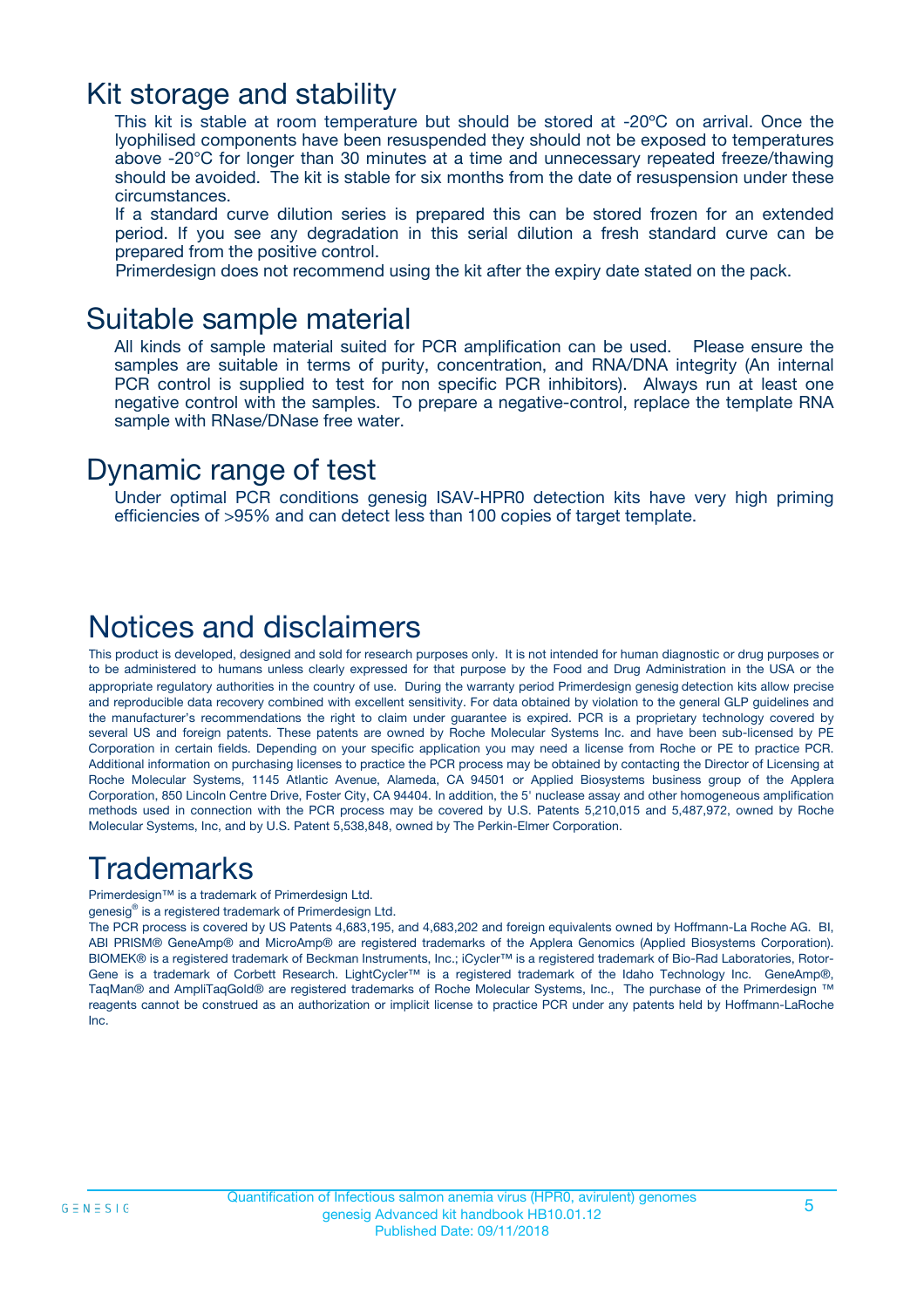### **Principles of the test**

#### **Real-time PCR**

A ISAV-HPR0 specific primer and probe mix is provided and this can be detected through the FAM channel.

The primer and probe mix provided exploits the so-called TaqMan® principle. During PCR amplification, forward and reverse primers hybridize to the ISAV-HPR0 cDNA. A fluorogenic probe is included in the same reaction mixture which consists of a DNA probe labeled with a 5`-dye and a 3`-quencher. During PCR amplification, the probe is cleaved and the reporter dye and quencher are separated. The resulting increase in fluorescence can be detected on a range of qPCR platforms.

#### **Positive control**

For copy number determination and as a positive control for the PCR set up, the kit contains a positive control template.

This can be used to generate a standard curve of ISAV-HPR0 copy number / Cq value. Alternatively the positive control can be used at a single dilution where full quantitative analysis of the samples is not required. Each time the kit is used, at least one positive control reaction must be included in the run. A positive result indicates that the primers and probes for detecting the target ISAV-HPR0 gene worked properly in that particular experimental scenario. If a negative result is obtained the test results are invalid and must be repeated. Care should be taken to ensure that the positive control does not contaminate any other kit component which would lead to false-positive results. This can be achieved by handling this component in a Post PCR environment. Care should also be taken to avoid crosscontamination of other samples when adding the positive control to the run. This can be avoided by sealing all other samples and negative controls before pipetting the positive control into the positive control well.

#### **Negative control**

To validate any positive findings a negative control reaction should be included every time the kit is used. For this reaction the RNase/DNase free water should be used instead of template. A negative result indicates that the reagents have not become contaminated while setting up the run.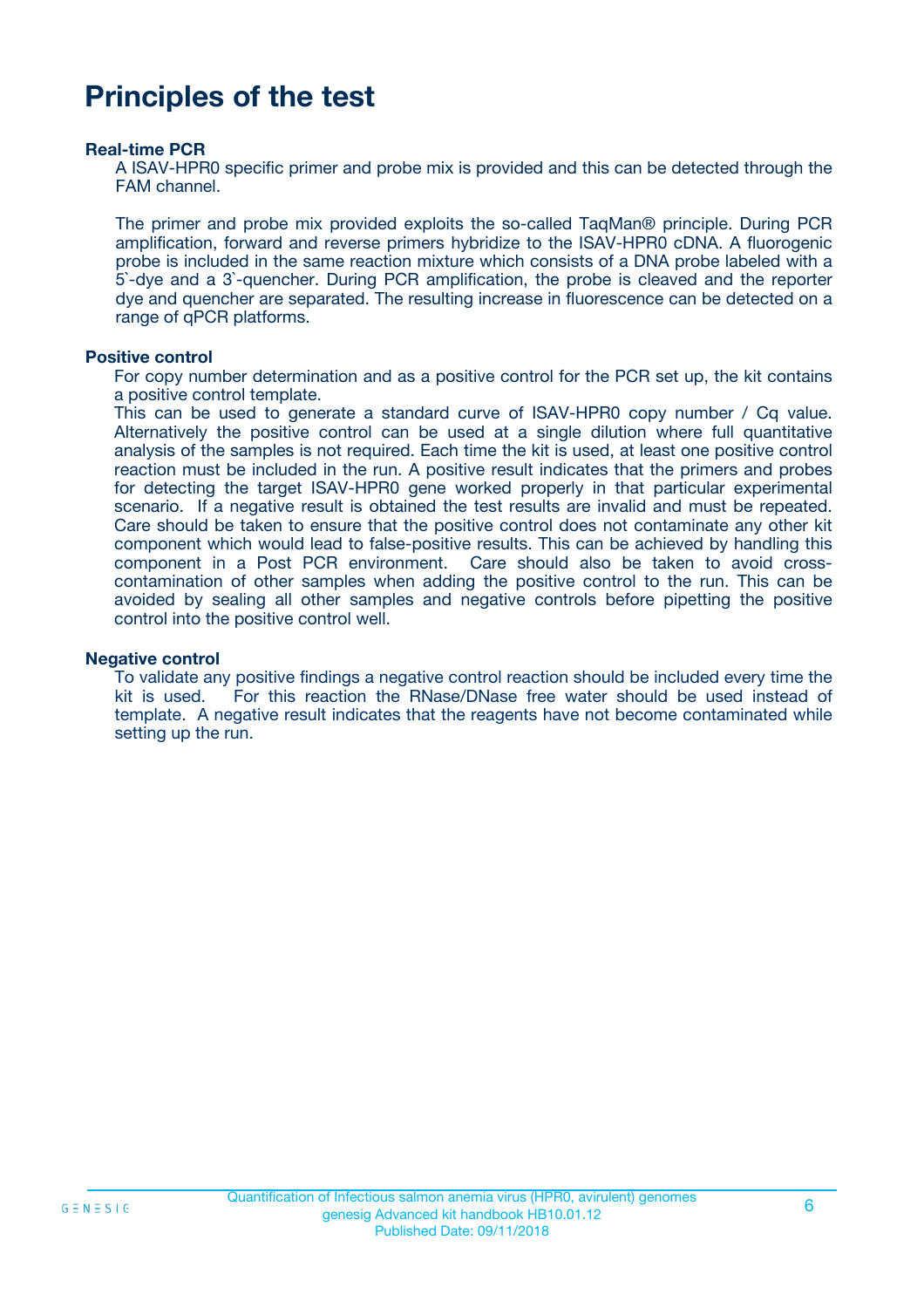#### **Internal RNA extraction control**

When performing RNA extraction, it is often advantageous to have an exogenous source of RNA template that is spiked into the lysis buffer. This control RNA is then co-purified with the sample RNA and can be detected as a positive control for the extraction process. Successful co-purification and qPCR for the control RNA also indicates that PCR inhibitors are not present at a high concentration.

A separate qPCR primer/probe mix are supplied with this kit to detect the exogenous RNA using qPCR. The PCR primers are present at PCR limiting concentrations which allows multiplexing with the target sequence primers. Amplification of the control cDNA does not interfere with detection of the ISAV-HPR0 target cDNA even when present at low copy number. The Internal control is detected through the VIC channel and gives a Cq value of 28+/ -3 depending on the level of sample dilution.

#### **Endogenous control**

To confirm extraction of a valid biological template, a primer and probe mix is included to detect an endogenous gene. Detection of the endogenous control is through the FAM channel and it is NOT therefore possible to perform a multiplex with the ISAV-HPR0 primers. A poor endogenous control signal may indicate that the sample did not contain sufficient biological material.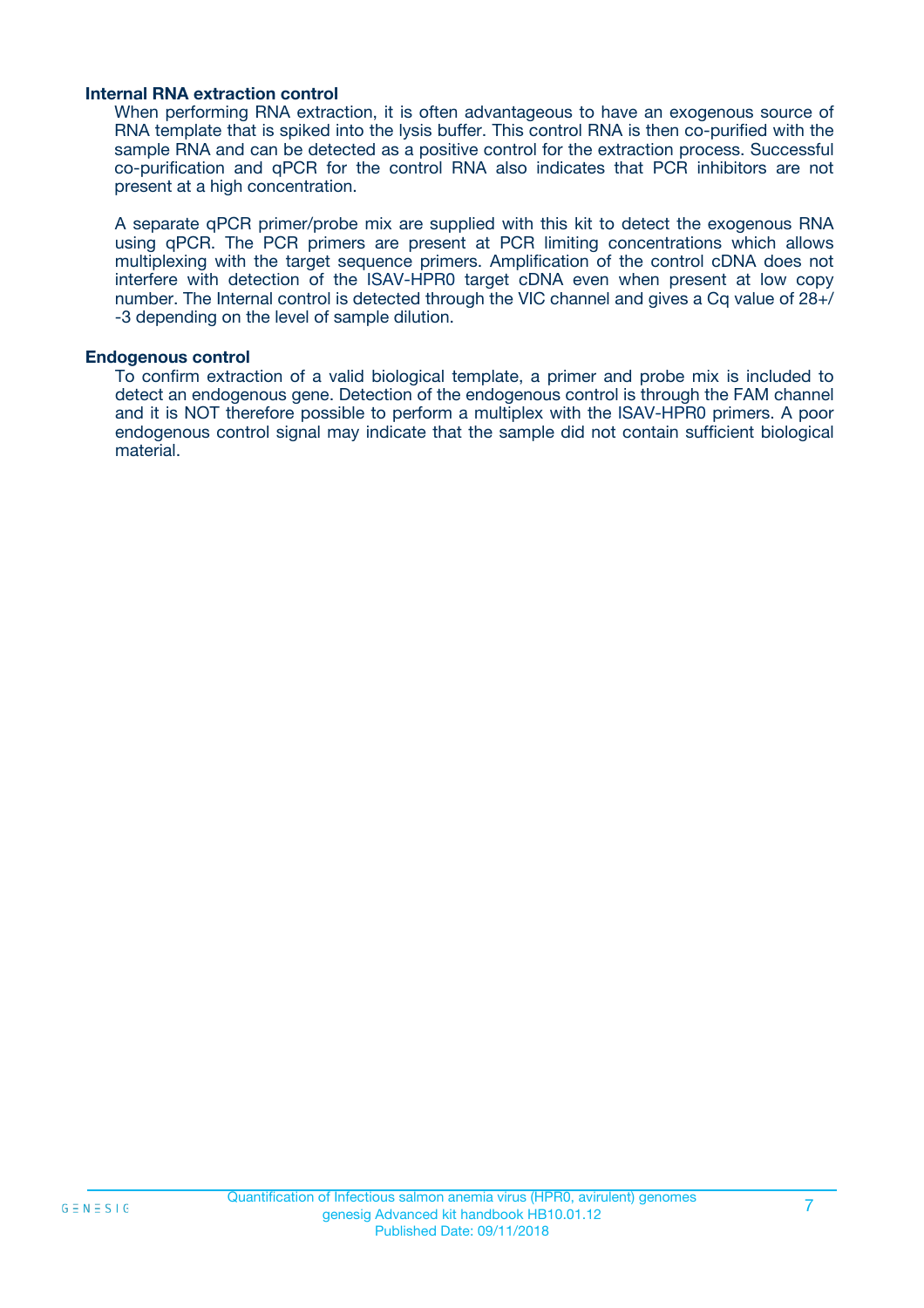### Resuspension protocol

To minimize the risk of contamination with foreign DNA, we recommend that all pipetting be performed in a PCR clean environment. Ideally this would be a designated PCR lab or PCR cabinet. Filter tips are recommended for all pipetting steps.

- **1. Pulse-spin each tube in a centrifuge before opening.** This will ensure lyophilised primer and probe mix is in the base of the tube and is not spilt upon opening the tube.
- **2. Resuspend the primer/probe mixes in the RNase/DNase free water supplied, according to the table below:**

To ensure complete resuspension, vortex each tube thoroughly.

| Component - resuspend in water                       |          |  |
|------------------------------------------------------|----------|--|
| <b>Pre-PCR pack</b>                                  |          |  |
| ISAV-HPR0 primer/probe mix (BROWN)                   | $165$ µl |  |
| Internal extraction control primer/probe mix (BROWN) | $165$ µl |  |
| Endogenous control primer/probe mix (BROWN)          | 165 µl   |  |

**3. Resuspend the internal control template and positive control template in the template preparation buffer supplied, according to the table below:** To ensure complete resuspension, vortex each tube thoroughly.

| Component - resuspend in template preparation buffer |             |  |  |
|------------------------------------------------------|-------------|--|--|
| <b>Pre-PCR heat-sealed foil</b>                      |             |  |  |
| Internal extraction control RNA (BLUE)               |             |  |  |
| <b>Post-PCR heat-sealed foil</b>                     |             |  |  |
| ISAV-HPR0 Positive Control Template (RED) *          | $500$ $\mu$ |  |  |

\* This component contains high copy number template and is a VERY significant contamination risk. It must be opened and handled in a separate laboratory environment, away from the other components.

### RNA extraction

The internal extraction control RNA can be added either to the RNA lysis/extraction buffer or to the RNA sample once it has been resuspended in lysis buffer.

**DO NOT add the internal extraction control RNA directly to the unprocessed biological sample as this will lead to degradation and a loss in signal.**

- **1. Add 4µ**l **of the Internal extraction control RNA (BLUE) to each sample in RNA lysis/extraction buffer per sample.**
- **2. Complete RNA extraction according to the manufacturer's protocols.**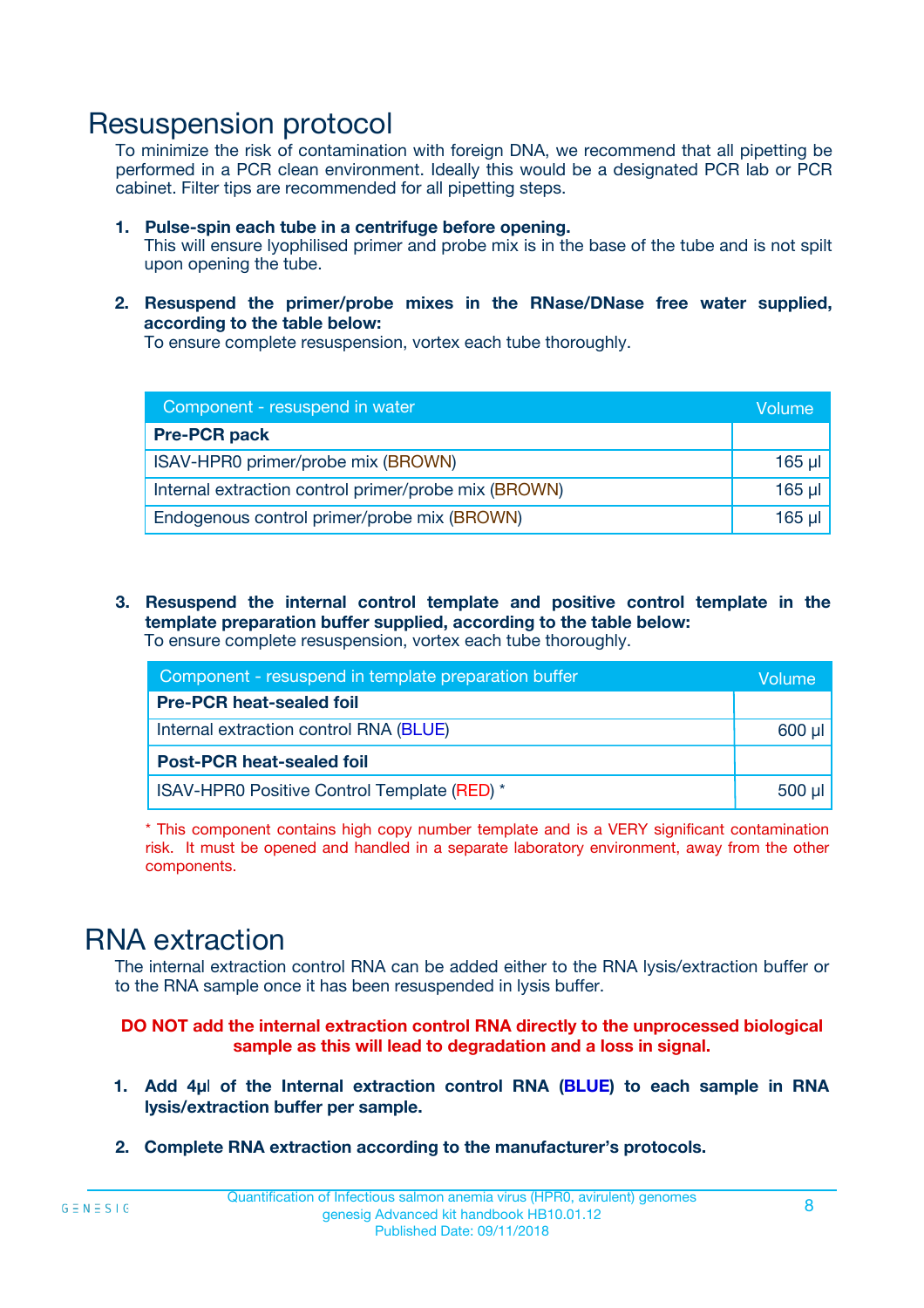# OneStep RT-qPCR detection protocol

#### **For optimum performance and sensitivity.**

All pipetting steps and experimental plate set up should be performed on ice. After the plate is poured proceed immediately to the OneStep amplification protocol. Prolonged incubation of reaction mixes at room temperature can lead to PCR artifacts that reduce the sensitivity of detection.

#### **1. For each RNA sample prepare a reaction mix according to the table below: Include sufficient reactions for positive and negative controls.**

| Component                                                    | Volume   |
|--------------------------------------------------------------|----------|
| oasig OneStep or PrecisionPLUS OneStep 2X RT-qPCR Master Mix | $10 \mu$ |
| ISAV-HPR0 primer/probe mix (BROWN)                           | 1 µl     |
| Internal extraction control primer/probe mix (BROWN)         | 1 µI     |
| <b>RNase/DNase free water (WHITE)</b>                        | $3 \mu$  |
| <b>Final Volume</b>                                          | 15 ul    |

**2. For each RNA sample prepare an endogenous control reaction according to the table below (optional):**

This control reaction will provide crucial information regarding the quality of the biological sample.

| Component                                                    | Volume          |
|--------------------------------------------------------------|-----------------|
| oasig OneStep or PrecisionPLUS OneStep 2X RT-qPCR Master Mix | 10 µl           |
| Endogenous control primer/probe mix (BROWN)                  | 1 µl            |
| <b>RNase/DNase free water (WHITE)</b>                        | $4 \mu$         |
| <b>Final Volume</b>                                          | $15$ µl $\vert$ |

- **3. Pipette 15µl of these mixes into each well according to your qPCR experimental plate set up.**
- **4. Pipette 5µl of RNA template into each well, according to your experimental plate set up.**

For negative control wells use 5µl of RNase/DNase free water. The final volume in each well is 20µl.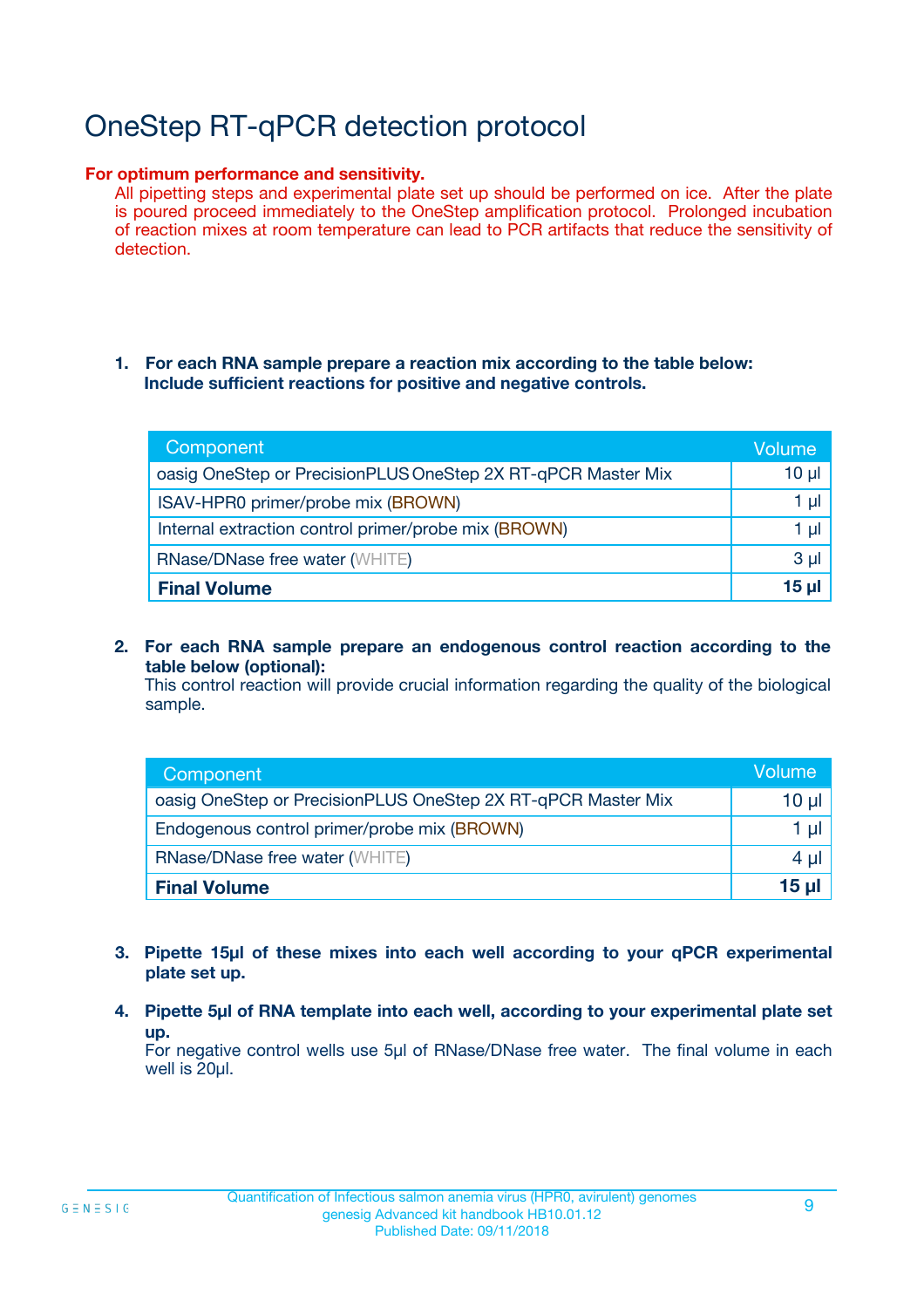**5. If a standard curve is included for quantitative analysis prepare a reaction mix according to the table below:**

| Component                                                    | Volume       |
|--------------------------------------------------------------|--------------|
| oasig OneStep or PrecisionPLUS OneStep 2X RT-qPCR Master Mix | 10 µl        |
| ISAV-HPR0 primer/probe mix (BROWN)                           |              |
| <b>RNase/DNase free water (WHITE)</b>                        | 4 U          |
| <b>Final Volume</b>                                          | <u>15 µl</u> |

- **6. Preparation of standard curve dilution series.**
	- **1) Pipette 90µl of template preparation buffer into 5 tubes and label 2-6**
	- **2) Pipette 10µl of Positive Control Template (RED) into tube 2**
	- **3) Vortex thoroughly**
	- **4) Change pipette tip and pipette 10 µl from tube 2 into tube 3**
	- **5) Vortex thoroughly**

**Repeat steps 4 and 5 to complete the dilution series**

| <b>Standard Curve</b>         | <b>Copy Number</b>     |
|-------------------------------|------------------------|
| Tube 1 Positive control (RED) | $2 \times 10^5$ per µl |
| Tube 2                        | $2 \times 10^4$ per µl |
| Tube 3                        | $2 \times 10^3$ per µl |
| Tube 4                        | $2 \times 10^2$ per µl |
| Tube 5                        | 20 per µl              |
| Tube 6                        | $2$ per $\mu$          |

**7. Pipette 5µl of standard template into each well for the standard curve according to your plate set-up**

The final volume in each well is 20µl.

### OneStep RT-qPCR Amplification Protocol

Amplification conditions using oasig OneStep or PrecisionPLUS OneStep 2X RT-qPCR Master Mix.

|             | <b>Step</b>                  | <b>Time</b>      | <b>Temp</b>    |
|-------------|------------------------------|------------------|----------------|
|             | <b>Reverse Transcription</b> | $10 \text{ min}$ | $55^{\circ}$ C |
|             | Enzyme activation            | 2 min            | 95 °C          |
| Cycling x50 | Denaturation                 | 10 <sub>s</sub>  | 95 °C          |
|             | <b>DATA COLLECTION *</b>     | 60 s             | 60 °C          |

\* Fluorogenic data should be collected during this step through the FAM and VIC channels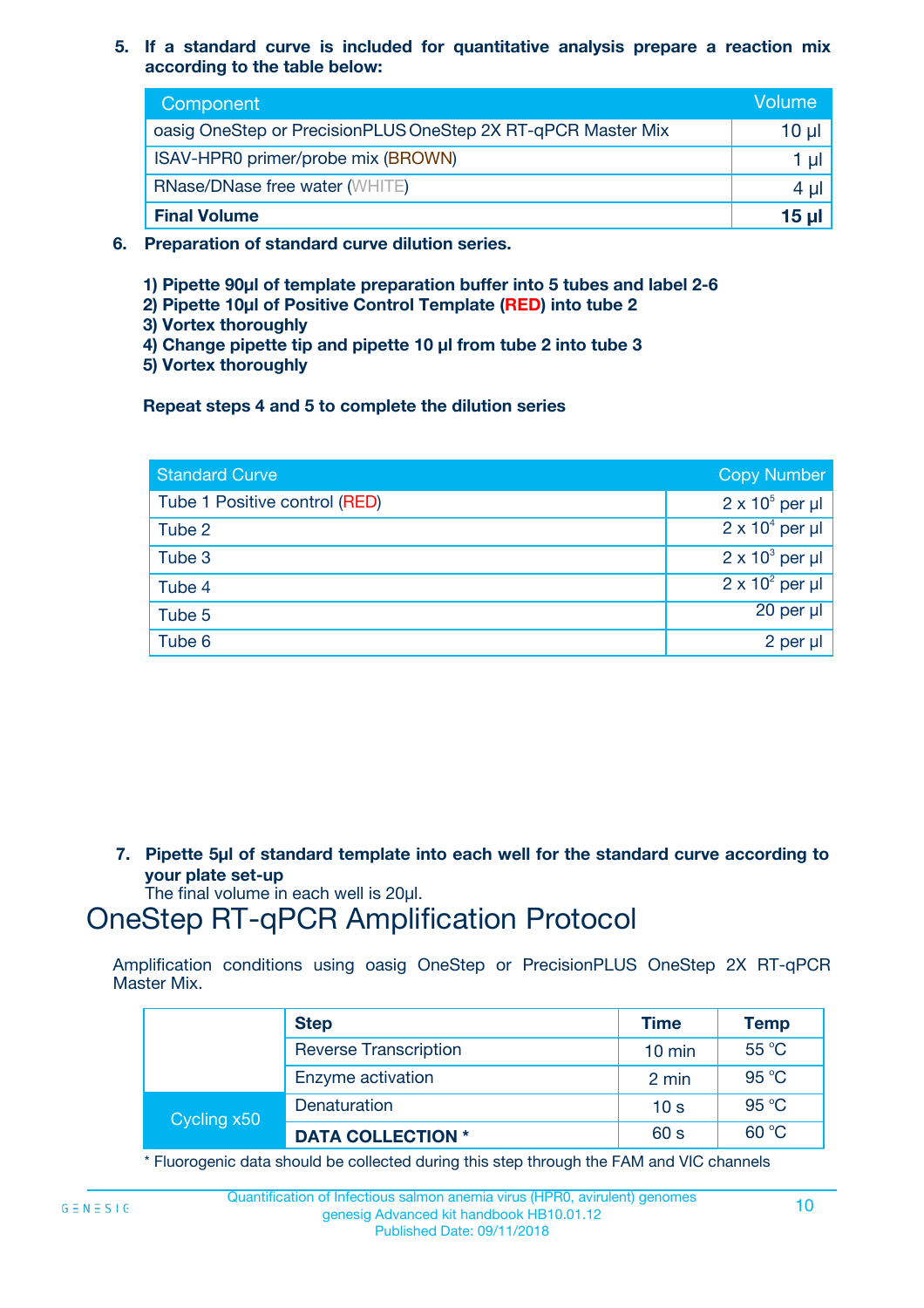### Interpretation of results

| <b>Target</b><br>(FAM) | Internal<br>control<br>(NIC) | <b>Positive</b><br>control | <b>Negative</b><br>control | Interpretation                                                                                                  |
|------------------------|------------------------------|----------------------------|----------------------------|-----------------------------------------------------------------------------------------------------------------|
| $\leq 30$              | $+ 1 -$                      | ÷                          |                            | <b>POSITIVE QUANTITATIVE RESULT</b><br>calculate copy number                                                    |
| > 30                   | ÷                            | ÷                          |                            | <b>POSITIVE QUANTITATIVE RESULT</b><br>calculate copy number                                                    |
| > 30                   |                              | ÷                          |                            | <b>POSITIVE QUALITATIVE RESULT</b><br>do not report copy number as this<br>may be due to poor sample extraction |
|                        | ÷                            | ÷                          |                            | <b>NEGATIVE RESULT</b>                                                                                          |
| $+ 1 -$                | $+ 1 -$                      | ÷                          | $\leq$ 35                  | <b>EXPERIMENT FAILED</b><br>due to test contamination                                                           |
|                        | $+$ / -                      |                            | > 35                       | $\star$                                                                                                         |
|                        |                              | ÷                          |                            | <b>SAMPLE PREPARATION FAILED</b>                                                                                |
|                        |                              |                            |                            | <b>EXPERIMENT FAILED</b>                                                                                        |

Positive control template (**RED**) is expected to amplify between Cq 16 and 23. Failure to satisfy this quality control criterion is a strong indication that the experiment has been compromised.

\*Where the test sample is positive and the negative control is positive with a  $Cq > 35$ , the sample must be reinterpreted based on the relative signal strength of the two results:



If the sample amplifies  $> 5$  Cq earlier than the negative control then the sample should be reinterpreted (via the table above) with the negative control verified as negative.



If the sample amplifies  $< 5$  Cq earlier than the negative control then the positive sample result is invalidated and the result should be determined inconclusive due to test contamination. The test for this sample should be repeated.